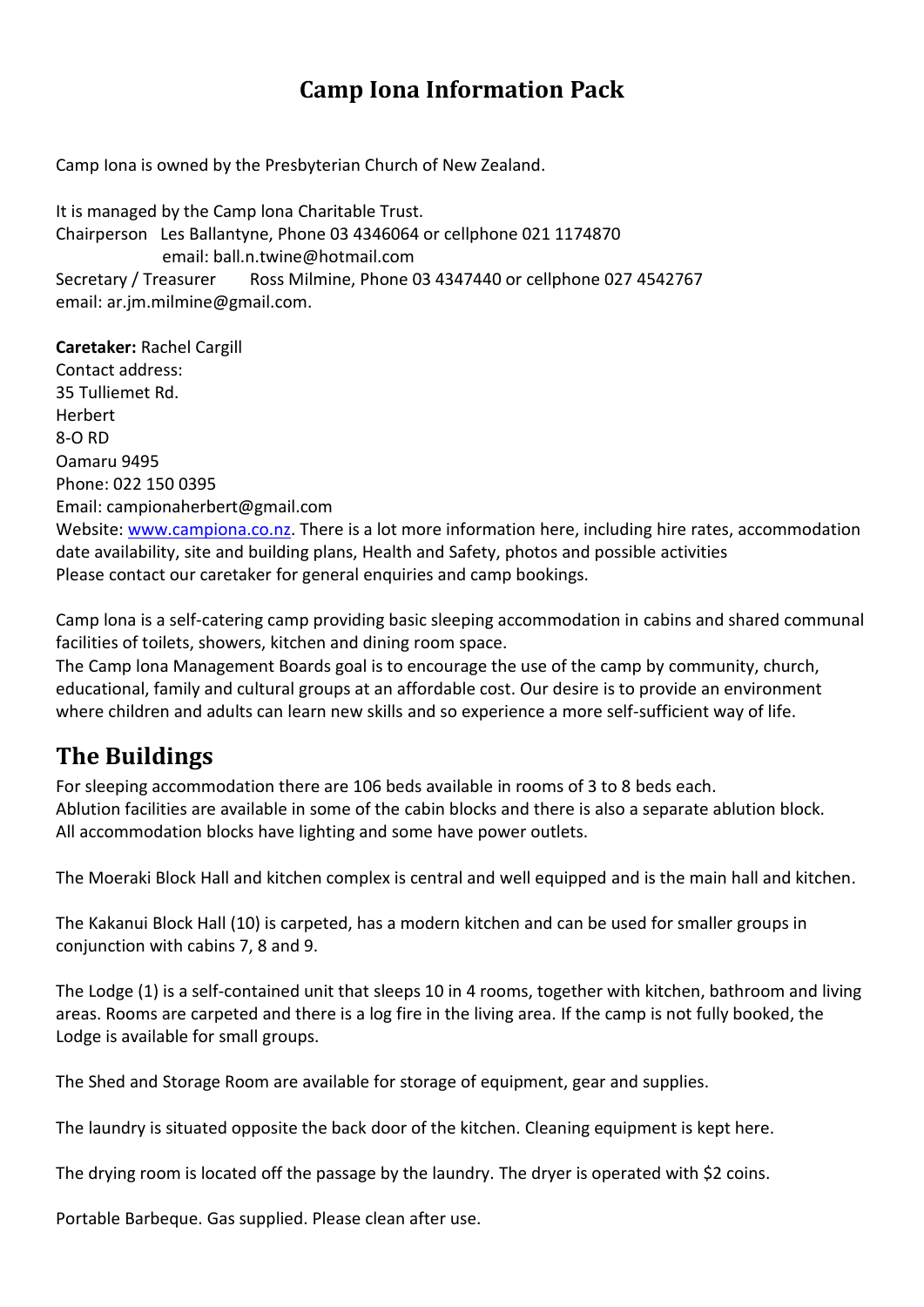# **The Grounds**

The majority of the site around the buildings is mown lawns with a range of trees and landscaping. The land ranges from flat to sloping areas suitable for many recreational uses.

To the West of the site there is a confidence course consisting of a range of challenging obstacles.

This is located in native bush. Please observe the signs at the entrances.

The Department of Conservation Glencoe Domain is directly to the south and the Waianakarua River is to the South West of the property.

Other properties surrounding the site are privately owned with access by permission only.

The privately owned Herbert Forest on the other side of the Waianakarua River has walking tracks in native bush that are open to the public, though access is best via the Waianakarua township.

# **What We Provide and What Gear to Bring**

**What You Should Provide**

# **We Provide**

| Beds, bunks and mattresses with mattress<br>protectors.                                                                                                                                                   | Sleeping bags, pillows, sheets and blankets                                                                                 |
|-----------------------------------------------------------------------------------------------------------------------------------------------------------------------------------------------------------|-----------------------------------------------------------------------------------------------------------------------------|
| Showers with hot and cold water.<br>All shower and basin cleaners and detergents                                                                                                                          | All personal hygiene requirements                                                                                           |
| Flush toilets,<br>Toilet brushes, toilet cleaner                                                                                                                                                          | Toilet paper                                                                                                                |
| Kitchens, food storage, electric or gas stoves,<br>pots, pans cooking utensils, eating utensils and<br>plates, toasters, microwaves, washing machine,<br>large freezers and fridges.<br>Dish wash liquid. | Tea towells<br>Soap powder                                                                                                  |
| Brooms, brushes, shovels, floor mops, buckets,<br>vacuum cleaners and bags.<br>Cleaners, detergents, rubbish bins.<br>\$2 coin operated drying room.<br>\$2 coin operated heat pump in the Moeraki Hall.  | Bag liners to take away ALL rubbish. The removal<br>cost of any rubbish left will be added to your<br>account.<br>\$2 coins |
| Timer on the Kakanui Hall heat pump.                                                                                                                                                                      |                                                                                                                             |
| White board.                                                                                                                                                                                              | Whiteboard pens                                                                                                             |
| 2 Pianos.                                                                                                                                                                                                 | First aid equipment                                                                                                         |
| Log burners in the Hall and Lodge.                                                                                                                                                                        | Firewood: You can bring your own, or purchase it<br>from our caretakers at \$9 per bag.                                     |
|                                                                                                                                                                                                           | If you forgot to bring some items, we may be able<br>to supply this at cost.                                                |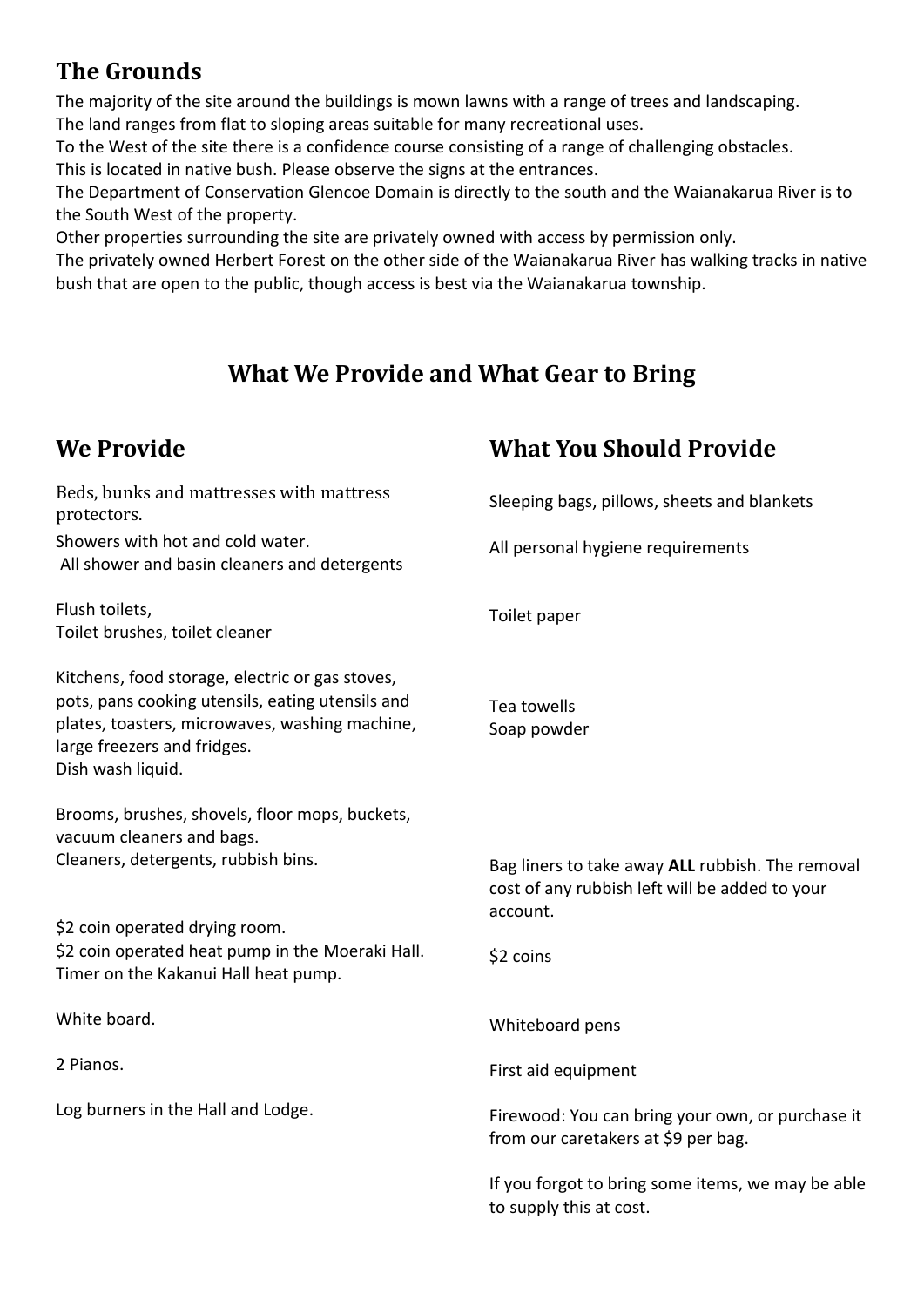# **General Information**

## *Here is some information that will help you enjoy your stay with us. See also the Conditions of Hire and Booking Contract Form*

## **Camp Condition**

Please notify the caretaker if you have any concerns regarding the condition of camp facilities.

## **Damages**

Please report any damages to the Caretaker immediately.

## **Cleaning**

All cleaning is the responsibility of those hiring the camp. Please leave the camp clean. Most cleaning items are provided.

## **Supplies**

Herbert Garage, located on the main road State Highway 1, has some supplies such as milk bread and a small range of general groceries. The Hampden 4 Square is 15 k south and the town of Oamaru is 25k north.

## **Vehicles**

Please keep vehicles off the grass unless the caretaker indicates otherwise. Speed limit 5kph.

## **Fire/Emergency**

\*Be aware of assembly instructions and where alarms and equipment are situated.

\*All campers need to be aware of evacuation signage and procedures which are displayed in the main buildings. **\*The Assembly Point** is the RED CROSS on the lawn up by the road in front of the hall.

\*Wardens are to be appointed by your group for occupied buildings.

\*In the event of a Fire Alarm sounding or other emergency, Phone 111.

\*Wardens are to ensure their area is evacuated to the Assembly Point and doors are closed. **NO** re-entry is to be permitted until the "all Clear" is given by the New Zealand Fire Service or the Camp Caretaker.

\*The Group Leader is to account for all occupants at the Assembly point.

## **Health and Safety Policy**

The full Health and Safety Policy can be viewed on our website: [www.campiona.co.nz,](http://www.campiona.co.nz/) or upon email request to [campionaherbert@gmail.com.](mailto:campionaherbert@gmail.com)

The Camp Iona Health and Safety Policy covers campers in the environment of the camp during their stay at Camp Iona.

Our caretaker will brief the leader of the party of campers, advising them of the potential hazards and the safe and correct use of facilities and camp equipment.

It is the responsibility of the leader of the party of campers to ensure that all members of their party are aware and understand this information.

The Camp Iona Health and Safety Policy does not cover camper's activities, or any other parties which campers may bring on to the Camp Iona site to conduct activities of any sort.

## **First Aid**

Please bring your own. However a basic first aid kit is located in the kitchen.

## **Grass and Gardens**

Please try to keep sticks and stones off the lawn areas as it impacts on our mowing equipment.

## **Log Burners**

Please clean out the log burner for the next group.

## **Neighbouring Properties**

The land surrounding Camp Iona with the exception of the DOC reserve is privately owned. To assist us to maintain good relations with our neighbours please do not trespass on to neighbouring land and keep the noise level low between 11pm and 7am. The forest area over the river to the South is owned by Port Blakely, and public access is for the designated walking tracks and connecting roads only. Please refer to the map on our website or the map at Camp lona.

#### **River Access**